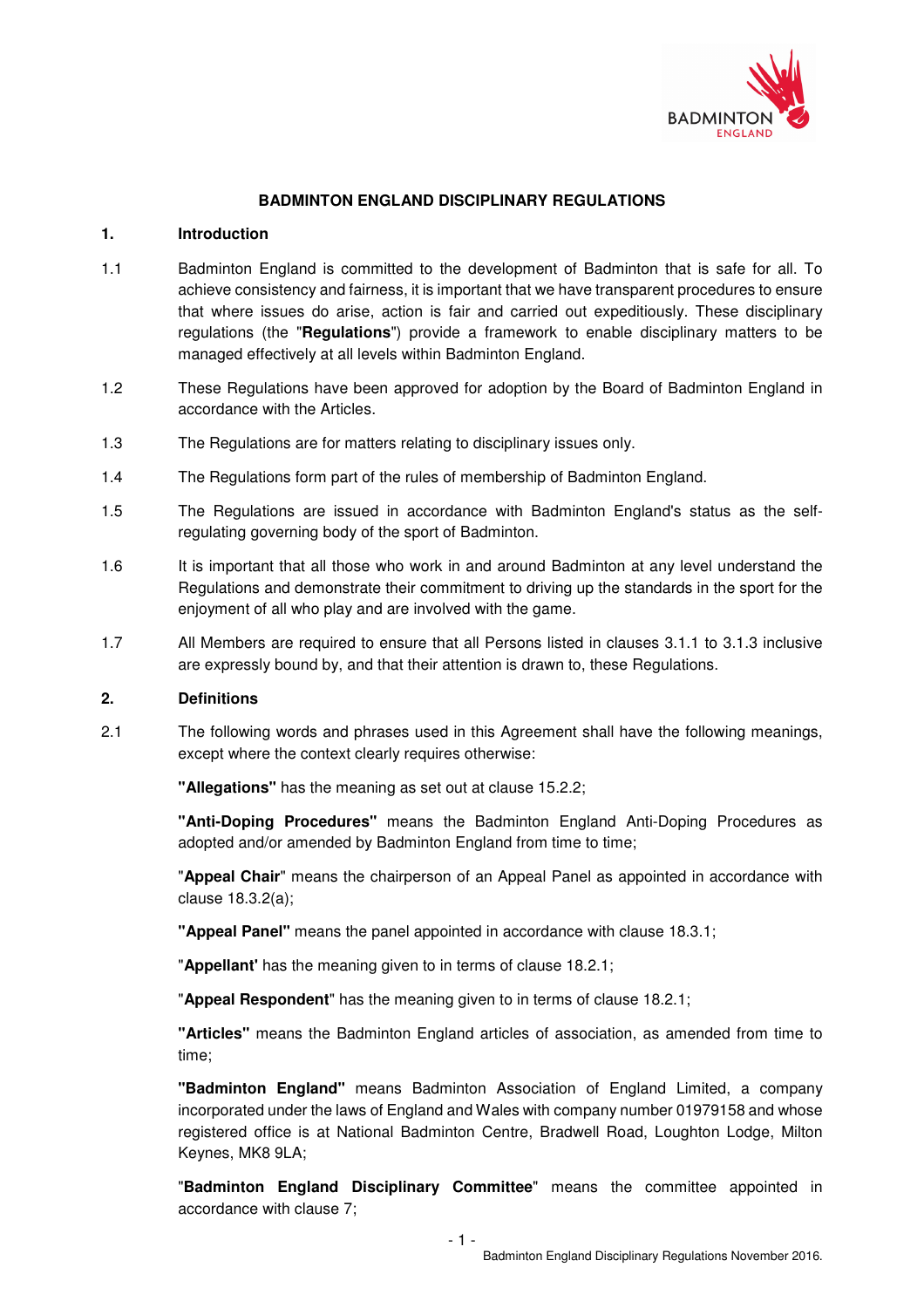

"**Badminton England Disciplinary Officer**" means the Badminton England employee designated by the Badminton England Disciplinary Committee to make key decisions on disciplinary matters from time to time;

"**Badminton England Disciplinary Panel"** means the panel appointed by the Badminton England Disciplinary Committee or the Badminton England Disciplinary Officer (as the case may be) appointed in accordance with clause 13;

"**Badminton England Codes"** means the Badminton England Code of Conduct and the Badminton England Code of Ethics adopted and amended by Badminton England from time to time;

"**Badminton England Policies**" means the Badminton England Equality and Diversity Policy and the Badminton England Betting Integrity Policy adopted and amended by Badminton England from time to time;

"**Balance of probabilities"** means the standard of proof required in court proceedings and as outlined in clause 16.3;

"**Board**" means the Board of Directors for the time being of Badminton England;

**"CEO"** means the Chief Executive of Badminton England for the time being;

"**Chair**" means the chairperson of a Disciplinary Panel as appointed in accordance with clause 13.3;

"**Child Protection Disciplinary Procedures**" means the Badminton England Child Protection Disciplinary Procedures as adopted and amended by Badminton England from time to time;

"**Clubs**" any club affiliated with Badminton England from time to time;

"**Complaint**" means any complaint regarding particular circumstances and/or conduct;

"**Complainant**" mean the person who makes the original complaint;

**"County Badminton Associations"** means any county badminton association recognised by Badminton England from time to time as per the Articles**;** 

"**County Disciplinary Committee**" means the committee appointed in accordance with clause 8;

"**County Disciplinary Officer**" means the relevant County Badminton Association employee or volunteer designated by the County Disciplinary Committee to make key decisions on disciplinary matters from time to time;

"**County Disciplinary Panel**" means the panel appointed by the County Disciplinary Committee or the County Disciplinary Officer (as the case may be) in accordance with clause 13;

"**Disciplinary Committee**" means the County Disciplinary Committee or the Badminton England Disciplinary Committee as the context requires;

**"DBS**" means the Disclosure and Barring Service;

"**Disciplinary Issue**" means those matters as set out in clause 4;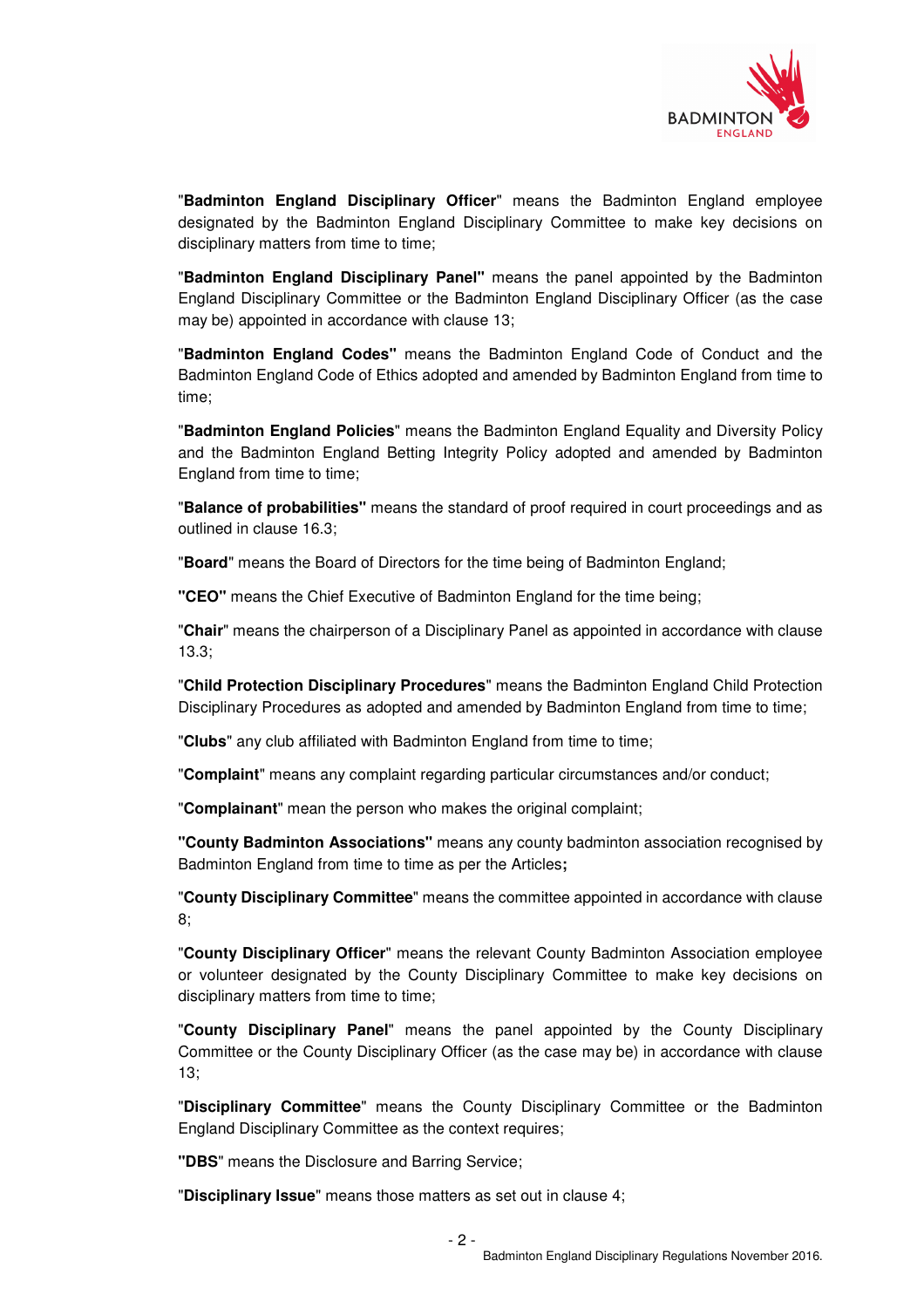

"**Disciplinary Officer**" means either the Badminton England Disciplinary Officer or County Disciplinary Officer, as the context requires;

"**Disciplinary Panel**" means a Badminton England Disciplinary Panel or County Disciplinary Panel, as the context requires;

**"Club and County Grievance Procedure"** – means the grievance procedure for club and county volunteers as adopted and amended by Badminton England from time to time;

"**Hearing Notification**" means a notification as described in clause 14.1;

**"HR Policies"** means the Disciplinary Procedure and General Conduct and Behaviour at Work Policy as adopted and/or amended by Badminton England from time to time;

"**Independent Person**" means a person who, from the perspective of an objective outsider, would be viewed as independent and who is not an employee of Badminton England;

**"Liaison"** means the person appointed in terms of clause 22.4.1 of these Regulations;

"**Members**" or "**Member**" means those persons defined as "club members" and "Individual Members" in the Articles.

**"Member Organisations"** means the County Badminton Associations, the Badminton Umpires Association of England, the Badminton Line Judges Association of England and any other organisations admitted to membership of Badminton England in the general meeting.

"**Notice of Appeal**" means a notice to appeal a decision of a Disciplinary Panel as set out in clause 18.1.1;

"**Person**" means a natural person (including a child, player, coach, official, referee, umpire and/or officer), corporate body or unincorporated body (whether or not having a separate legal personality);

"**Regulations**" means these Badminton England disciplinary regulations and all its appendices;

"**Respondent**" means the person who is the subject of a Complaint;

"**Specified Person**" means those persons set out or referred to in clause 3.1;

**"Sports Resolutions"** means Sports Dispute Resolution Panel Ltd, company number: 3351039;

**"Tournament Regulations"** means the Badminton England Tournament Regulations as adopted and amended by Badminton England from time to time;

"**World Class Performance Procedures**" means the GB and England Performance Programme Disciplinary Procedure and the World Class Performance Programme Grievance Procedure as adopted and amended by Badminton England and / or GB Badminton from time to time.

#### **3. Jurisdiction**

- 3.1 Subject to clause 3.2, the Regulations apply to any Complaint or Disciplinary Issue involving any of the following:
	- 3.1.1 any Member;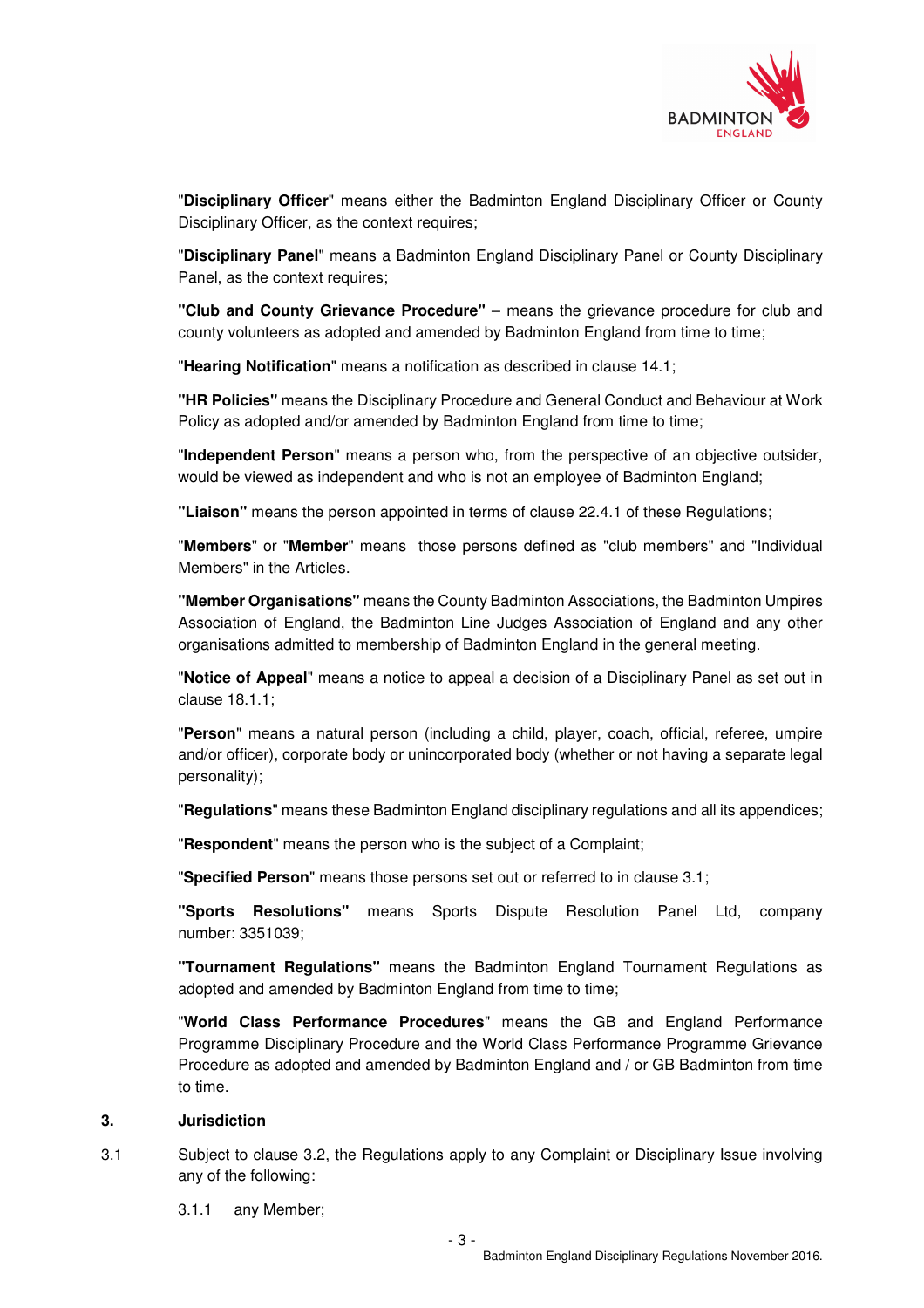

- 3.1.2 any Person who takes part in Badminton in any capacity directly or indirectly under the jurisdiction of Badminton England or its Members; and
- 3.1.3 any Person who has, whether by enjoying any form of licence, accreditation or any other status from Badminton England or a Member, or otherwise, consented (whether expressly or impliedly) to be bound by these Regulations.
- 3.2 These Regulations will not apply:
	- 3.2.1 in matters which fall under the jurisdiction of the Child Protection Disciplinary Procedures;
	- 3.2.2 in matters which fall under the jurisdiction of the Anti-Doping Procedures;
	- 3.2.3 to staff of Badminton England, in their capacity as employees, (who will be dealt with via the relevant HR Policies);
	- 3.2.4 in matters which fall under the jurisdiction of the Tournament Regulations;
	- 3.2.5 in matters which fall under the jurisdiction of the World Class Performance Procedures; and
	- 3.2.6 in matters which fall under the jurisdiction of the Club and County Volunteers Grievance Procedure.

### **4. What is a Disciplinary Issue?**

- 4.1 Subject to clause 3.2, it shall be a ground for disciplinary action to be taken under these Regulations where a Specified Person is found to have acted or failed to act (as appropriate) in a way which, without limitation:
	- 4.1.1 is contrary to the Badminton England Codes and/or Badminton England Policies and/or any other Badminton England codes and policies adopted from time to time;
	- 4.1.2 is unlawful
	- 4.1.3 is contrary to these Regulations; or
	- 4.1.4 is incorrect, inappropriate, unacceptable, unsportsmanlike, opposed to the general interests of Badminton England and/or its Members or constitutes a criminal act, misconduct, cheating, an act of dishonesty, a failure to co-operate or brings, or may bring, the sport of Badminton into disrepute.
- 4.2 Appendix 1 sets out the reporting mechanism and process regarding Disciplinary Issues.

# **5. Delegation**

5.1 Badminton England has powers under the Regulations to hold inquiries and impose sanctions or take such other action as it sees fit. These powers are delegated to, and exercised on behalf of Badminton England, by duly appointed Badminton England Disciplinary Panels and Appeal Panels, the Badminton England Disciplinary Committee and the Badminton England Disciplinary Officer. Badminton England may also delegate powers to the County Badminton Associations from time to time who may delegate those powers to the County Disciplinary Committee and the County Disciplinary Officer.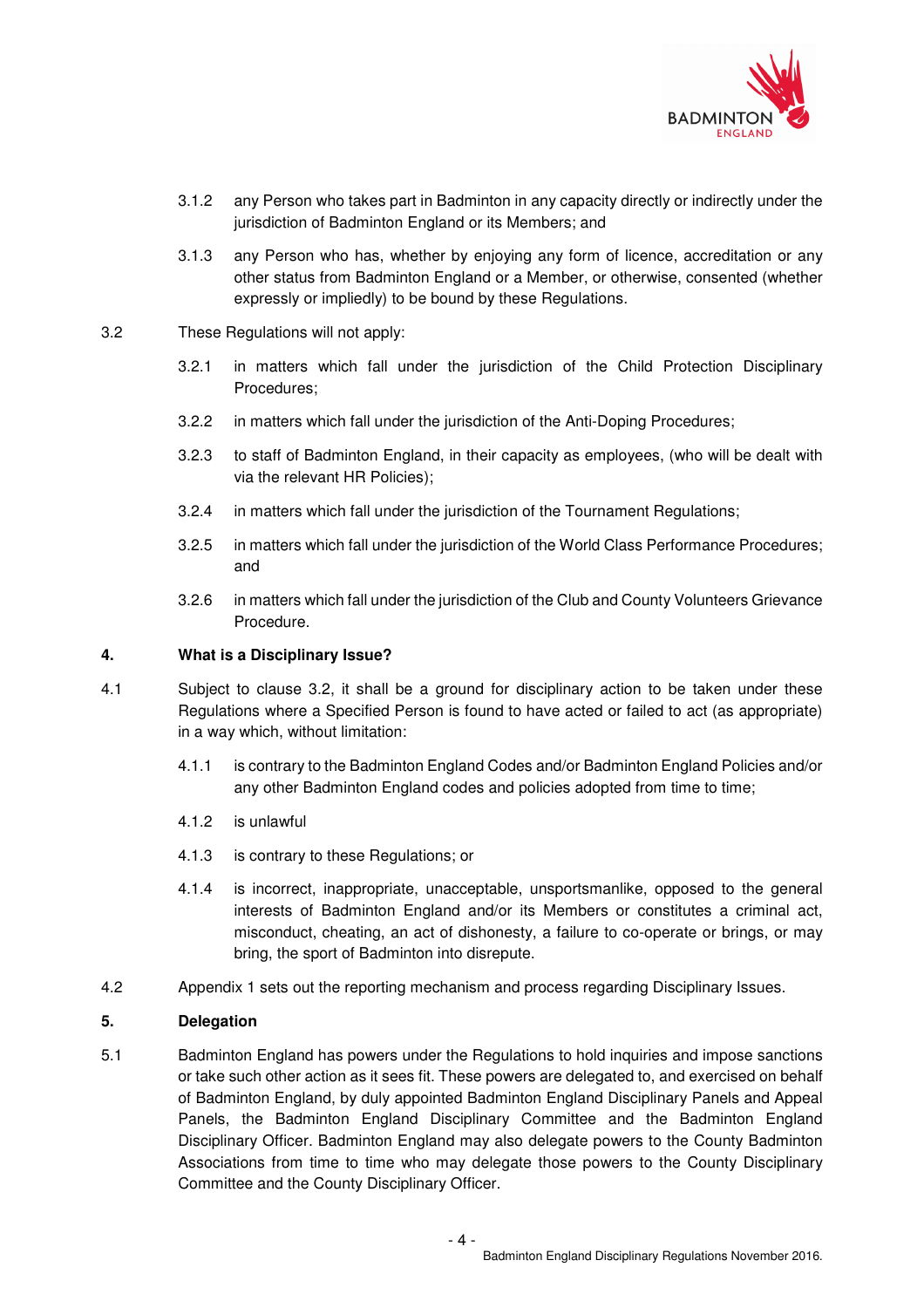

5.2 Subject to clause 5.3 and Appendix 4 which sets out the types of issues and complaints and the officer level most appropriate to deal with them, these Regulations are to be implemented at the appropriate level based on where the Disciplinary Issue has arisen or where the matter is referred to as follows:

| <b>Level at which Disciplinary</b><br><b>Issue arises</b>                                                                                         | <b>Disciplinary body of first</b><br>instance | Appeal                                                                                                              |
|---------------------------------------------------------------------------------------------------------------------------------------------------|-----------------------------------------------|---------------------------------------------------------------------------------------------------------------------|
| County Badminton Associations<br>(subject to Appendix 4) including<br>matters referred to the County<br>Badminton<br>Associations<br>by<br>Clubs. | <b>County Disciplinary Panel</b>              | England<br>Badminton<br>Appeal<br>appointed<br>Panel<br>in<br>accordance with clause 18.3.1<br>of these Regulations |
| <b>Badminton</b><br>England<br>including<br>matters referred to Badminton<br>England                                                              | Badminton England Disciplinary<br>Panel       | Badminton England<br>Appeal<br>appointed<br>Panel<br>in<br>accordance with clause 18.3.1<br>of these Regulations    |

5.3 Badminton England may, at any time, take over and/or require the transfer of any Badminton England disciplinary proceedings initiated in terms of these Regulations.

# **6. Confidentiality**

- 6.1 Save to the extent that disclosure and/or publication is provided for in the Regulations, or is otherwise required in accordance with the law, all matters considered under the Regulations will, so far as practicable, be regarded as confidential and to be used only for the purposes of the Regulations.
- 6.2 All persons who wish to make a complaint under the Regulations will be required to sign an appropriate confidentiality agreement.
- 6.3 The disclosure of DBS information and/or reporting of information to DBS will be subject to the DBS Code of Practice.
- 6.4 All proceedings of the Disciplinary Panel and/or Appeal Panel shall take place in private. The public and press shall have no right of access. The Disciplinary Panel and/or Appeal Panel shall not issue any press statement or conduct any press conferences. All press/media announcements in relation to any decision of the Disciplinary Panel and/or Appeal Panel shall be approved by the Chief Executive of Badminton England ("**the CEO**") in the first instance, or, if the CEO is not available or the matter directly relates to the CEO, announcements shall be made by the Chair of the Board.
- 6.5 Notwithstanding anything to the contrary in these Regulations, Badminton England may publish, in an anonymous manner, details of any disciplinary action taken including details of any decision made by the Disciplinary Panel in order to promote fair and consistent disciplinary action.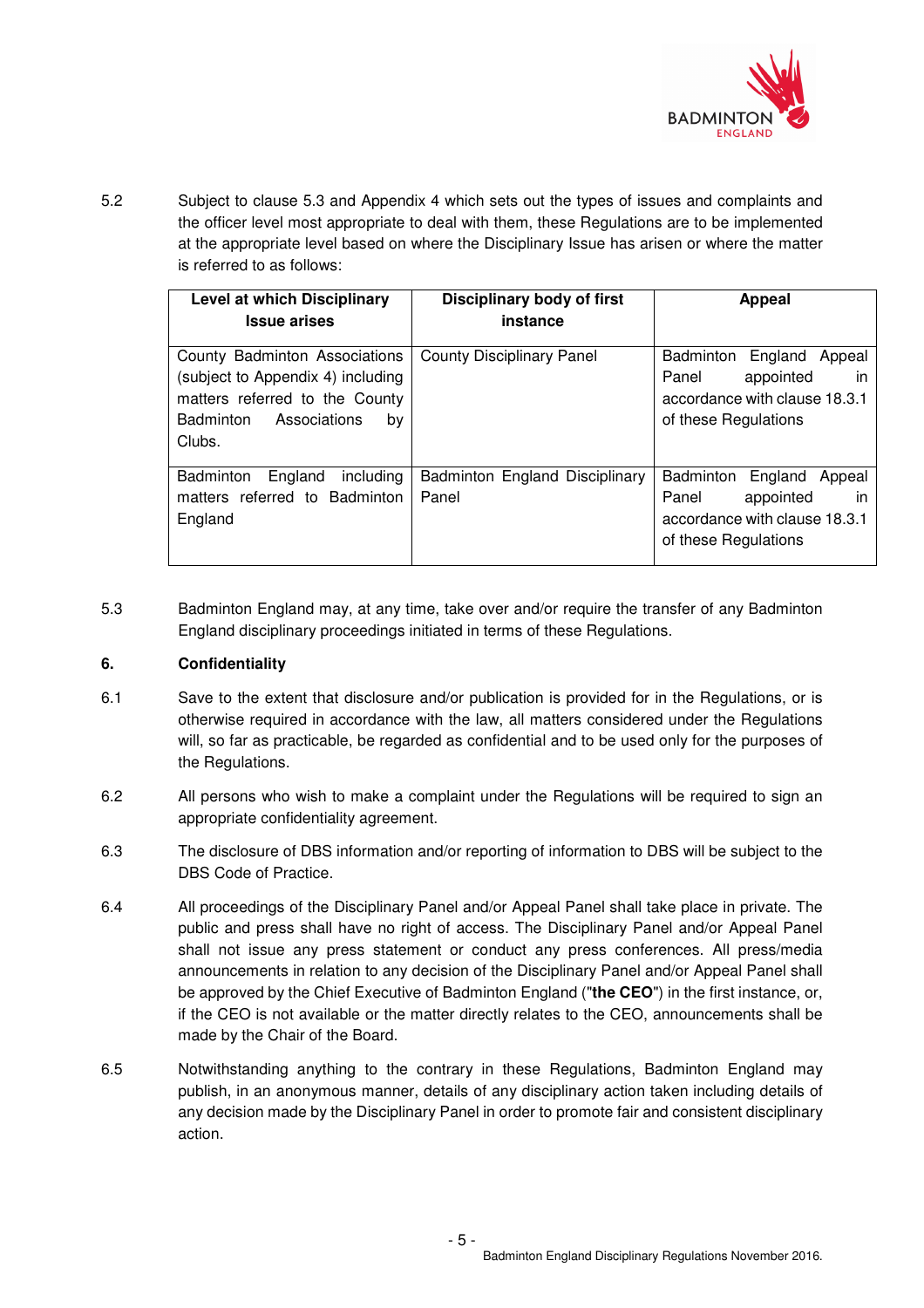

# **7. Appointment of and the role of the Badminton England Disciplinary Committee**

- 7.1 The Board of Badminton England shall appoint the Badminton England Disciplinary Committee and may delegate the operation and maintenance of these Regulations to the Badminton England Disciplinary Committee.
- 7.2 The Badminton England Disciplinary Committee may delegate such of its powers and functions to the Badminton England Disciplinary Officer as it sees fit, but the Badminton England Disciplinary Committee shall retain responsibility for the acts of the Badminton England Disciplinary Officer under these Regulations.
- 7.3 The Badminton England Disciplinary Officer will report all matters to the Badminton England Disciplinary Committee who will advise on appropriate action in accordance with these Regulations.
- 7.4 The Badminton England Disciplinary Officer will undertake all actions in respect of the day to day management of disciplinary cases under these Regulations but decisions on specific actions required on a given case will be made by the Badminton England Disciplinary Committee.

# **8. Appointment of and the role of the County Disciplinary Committee**

- 8.1 Each County Badminton Association shall appoint, maintain and delegate the operation of these Regulations to the County Disciplinary Committee, failing which the management committee or board of that County Badminton Association shall be deemed to be the County Disciplinary Committee.
- 8.2 The County Disciplinary Committee may delegate such of its powers and functions to the County Disciplinary Officer as it sees fit, but the County Disciplinary Committee shall retain responsibility for the acts of the County Disciplinary Officer under these Regulations.
- 8.3 The County Disciplinary Officer will report all matters to the County Disciplinary Committee who will advise on appropriate action in accordance with these Regulations.
- 8.4 The County Disciplinary Officer will undertake all actions in respect of the day to day management of disciplinary cases under these Regulations but decisions on specific actions required on a given case will be made by the County Disciplinary Committee.

# **9. The role of the Badminton England Disciplinary Officer**

- 9.1 Badminton England shall appoint and maintain the appointment of the Badminton England Disciplinary Officer.
- 9.2 The Badminton England Disciplinary Officer must:
	- 9.2.1 uphold and fulfil the Regulations;
	- 9.2.2 subject to the overriding authority of the Badminton England Disciplinary Committee, appoint a Badminton England Disciplinary Panel which is constituted in accordance with these Regulations and in a way as to ensure a fair and objective hearing;
	- 9.2.3 act, and ensure that Badminton England acts, fairly towards all Specified Persons and other persons affected by these Regulations in investigating and dealing with Disciplinary Issues;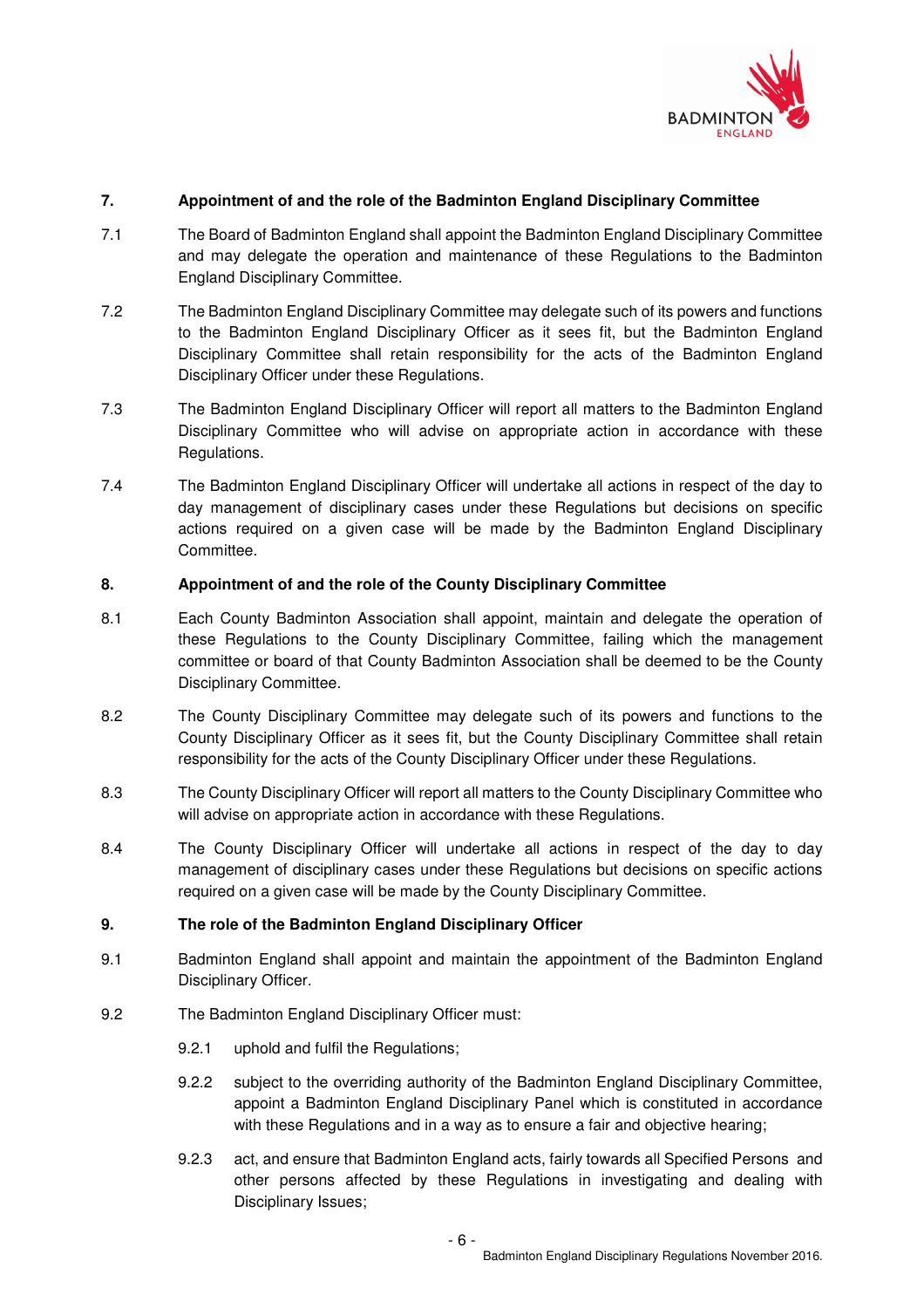

- 9.2.4 sit on the Badminton England Disciplinary Committee and make recommendations for improvements in the Regulations and associated matters;
- 9.2.5 promote and ensure that the confidentiality provisions of these Regulations are maintained; and
- 9.2.6 act in accordance with Appendix 2.

#### **10. The role of the County Disciplinary Officer**

- 10.1 Each County shall appoint and maintain the appointment of the County Disciplinary Officer.
- 10.2 The County Disciplinary Officer must:
	- 10.2.1 act on behalf of the County Badminton Association to instigate the Regulations in cases delegated from the Badminton England Disciplinary Officer and in matters referred directly to County level;
	- 10.2.2 be the first point of contact with the Badminton England Disciplinary Officer;
	- 10.2.3 when required from time to time and subject to the overriding authority of the Badminton England Disciplinary Committee, appoint a County Disciplinary Panel which is constituted in accordance with these Regulations and in a way as to ensure a fair and objective hearing;
	- 10.2.4 ensure the County Badminton Association acts fairly towards all registered coaches, county squad players, affiliated Members and volunteers of the County Badminton Association and any other persons when investigating and dealing with Disciplinary Issues;
	- 10.2.5 be a member of the relevant County Badminton Association and the County Disciplinary Committee (if applicable);
	- 10.2.6 promote and ensure that the confidentiality provisions of these Regulations are complied with at County level; and
	- 10.2.7 act in accordance with Appendix 3.

#### **11. Complaints**

- 11.1 A Complaint may be delivered to the County Badminton Association or Badminton England and in each case the relevant Disciplinary Officer shall deal with the Complaint in the manner set out in this clause 11.
- 11.2 A Complaint must:
	- 11.2.1 be delivered within 30 days (or such longer period as the Disciplinary Officer may determine in their sole discretion) of the incident (or knowledge of the incident by the Complainant) complained of;
	- 11.2.2 be written; and
	- 11.2.3 include sufficient details of the incident complained of so as to identify the Complainant, the Respondent and the Disciplinary Issue complained of.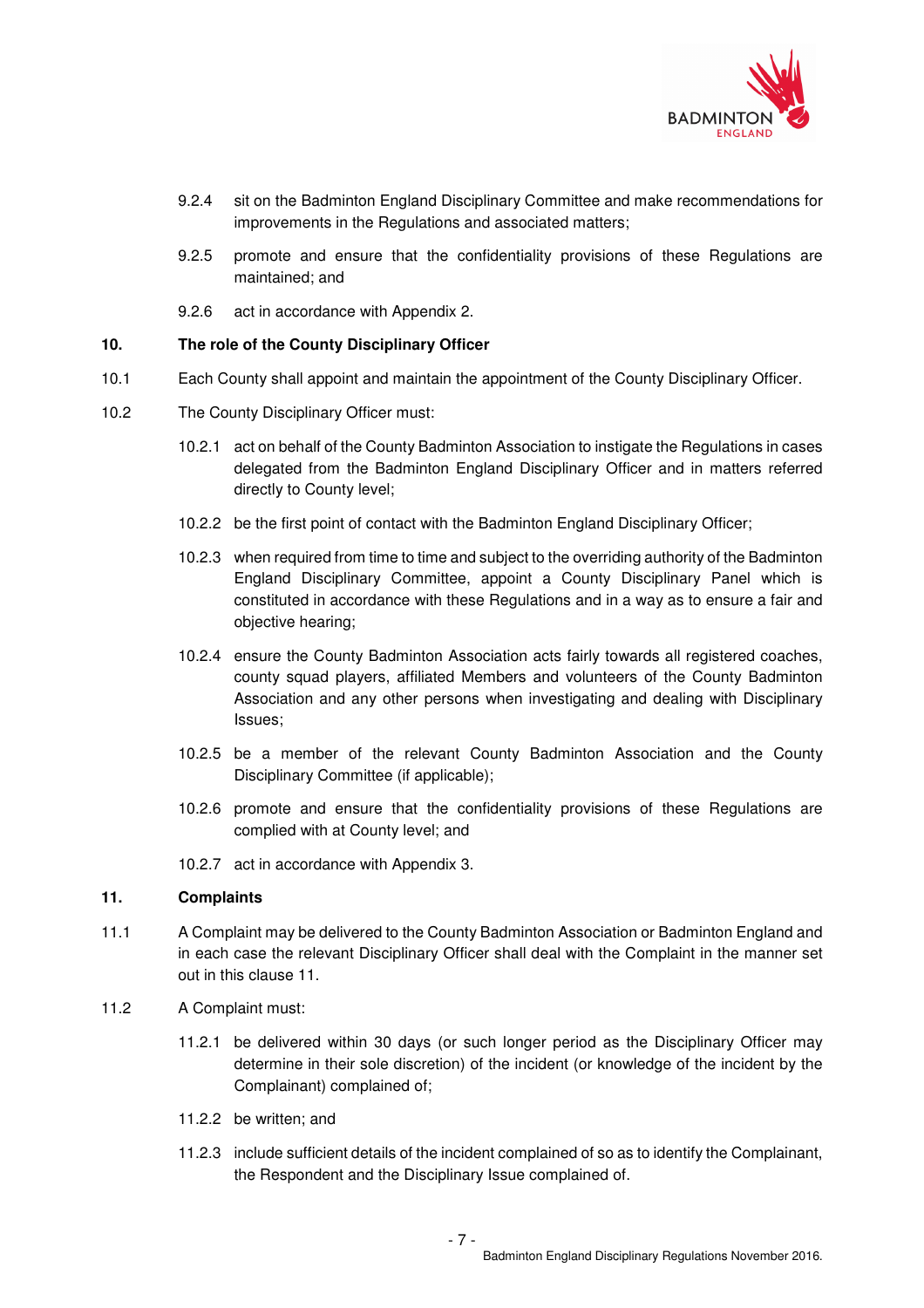

- 11.3 If the Complainant does not wish for his/her identity to be disclosed to the Respondent (as set out at clause 22), the Complainant must make this clear in his/her written Complaint in which case clause 22 shall apply to the Complaint.
- 11.4 The Disciplinary Officer must:
	- 11.4.1 acknowledge receipt of the Complaint within 14 days of receipt;
	- 11.4.2 within 14 days of receipt of the Complaint, inform the Respondent of the substance of the Complaint, and invite a written response within 14 days (or such longer period as the Disciplinary Officer may determine in their sole discretion); and
	- 11.4.3 investigate the Complaint as soon as practicable.
- 11.5 Thereafter, and once the Disciplinary Officer has concluded their investigation into the Complaint, the Disciplinary Officer may:
	- 11.5.1 decide that no further action is required and must notify the Complainant and the Respondent accordingly;
	- 11.5.2 reject the Complaint on the basis that it does not fall within the scope of these Regulations and, if appropriate, refer the Complainant to the relevant procedures;
	- 11.5.3 dismiss the Complaint on the grounds that:
		- (a) it is vexatious or malicious; or
		- (b) there is insufficient evidence to warrant further action (in which case there is no right of appeal to such a decision but a case may be re-examined if further evidence is later forthcoming); and

in either instance, notify the Complainant and Respondent in writing;

- 11.5.4 refer the Complaint to another authority deemed more appropriate in practice or law to handle the Complaint, including but not limited to, the police for criminal matters;
- 11.5.5 deal with the Complaint informally by way of advice or information because it is not serious enough to warrant full disciplinary proceedings;
- 11.5.6 on the agreement of the Complainant and the Respondent:
	- (a) deal with the Complaint by mediation, with the mediator to be nominated by the Disciplinary Committee; or
	- (b) refer the Complaint to Sports Resolutions for final and binding arbitration in accordance with the Arbitration Act 1996 and Sport Resolutions (UK)'s Arbitration Rules;
- 11.5.7 where the Complaint is made to the County Disciplinary Officer, refer the Complaint to the Badminton England Disciplinary Officer to choose the most appropriate course of action;
- 11.5.8 postpone any determination of the Complaint in accordance with clause 12.3 (External Agency Investigation); or
- 11.5.9 refer the Complaint to the relevant Disciplinary Panel.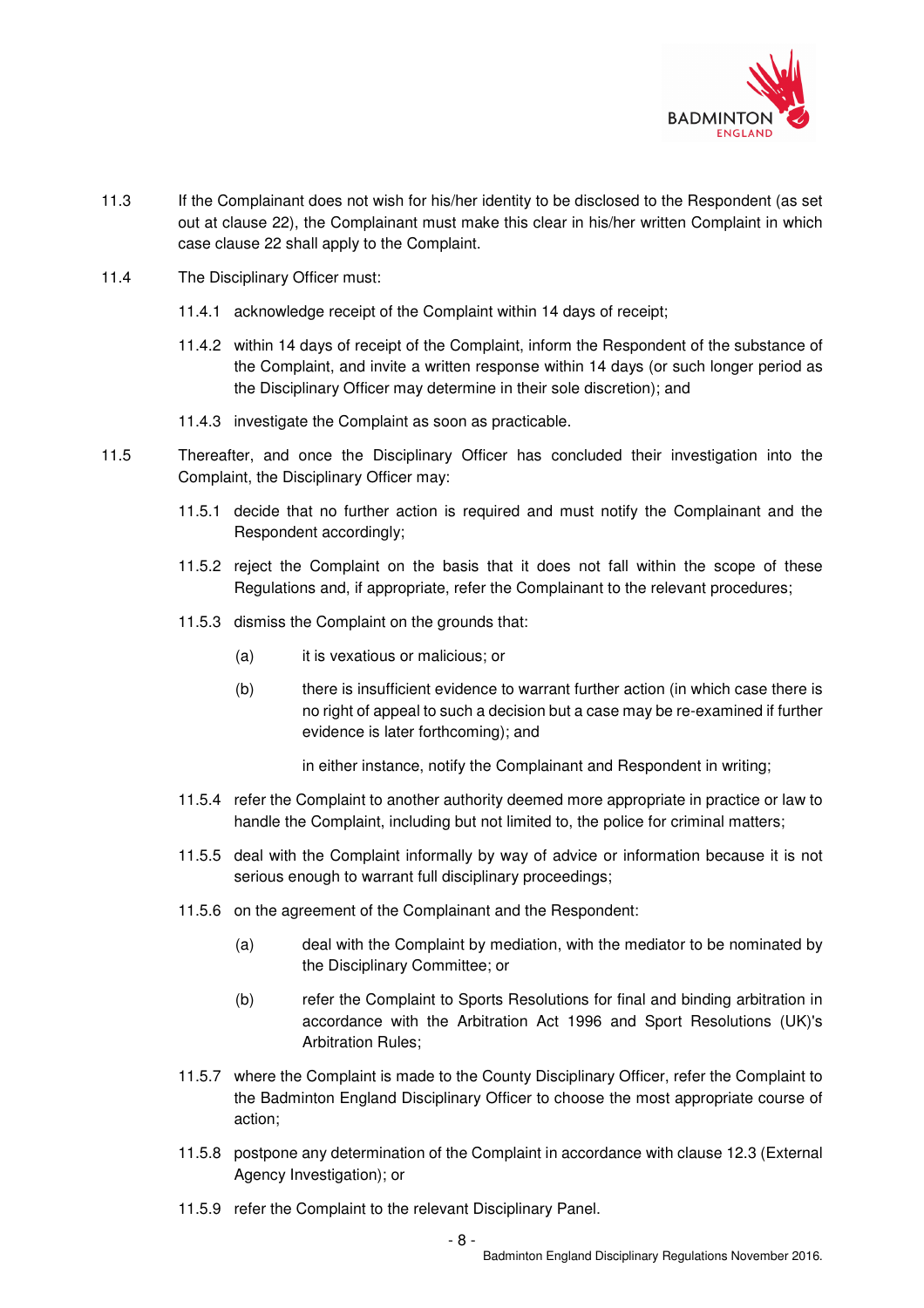

# **12. Investigation**

- 12.1 In its investigation, the Disciplinary Officer:
	- 12.1.1 will consider the available evidence;
	- 12.1.2 may request additional information from the Complainant and/or the Respondent;
	- 12.1.3 may interview the Respondent, the witnesses to the circumstances of the Complaint, the Complainant and any other person the Disciplinary Officer decides may assist in the general aims of the investigation; and/or
	- 12.1.4 may require any person subject to these Regulations to disclose documentation or information to him/her that is relevant to the general aims of the investigation. Any person subject to these Regulations agrees to assist the Disciplinary Officer by promptly disclosing all relevant documentation or information when requested. The Disciplinary Officer is entitled, where appropriate, to draw adverse inferences from any failure by a person subject to these Regulations to disclose documentation or information when requested.
- 12.2 Any request for documentation or information in terms of clause 12.1.2:
	- 12.2.1 must be in writing;
	- 12.2.2 may be sent by post, email, fax or delivered by hand; and
	- 12.2.3 must stipulate that the addressee must respond within 14 days (or such longer period as the Disciplinary Officer may in their sole discretion determine).
- 12.3 External Agency Investigation: Where a Complaint is received in respect of a Respondent that has been charged with a criminal offence or is the subject of an investigation by the Police, Social Services or any other public or other investigatory authority, or where this becomes the case during any disciplinary proceedings, the Disciplinary Officer should seek advice from the relevant agency as to whether or not consideration of the matter should be postponed pending the outcome of any such agency proceedings/investigation, and as to whether or not in the meantime, an interim suspension should be imposed under these Regulations (provided that , the imposition of such an interim suspension on a Respondent is within the powers of the relevant Disciplinary Committee (subject to clause 21) and is not dependent upon the advice of the relevant agency).

# **13. Disciplinary Panel**

- 13.1 The Disciplinary Committee has the power to appoint the Disciplinary Panel which power it may delegate to the Disciplinary Officer. The Disciplinary Panel:
	- 13.1.1 must consist of at least 3 persons;
	- 13.1.2 must have at least one member who is an Independent Person;
	- 13.1.3 the remaining 2 members of the Disciplinary Panel may be employees, contractors, directors or members of the County Badminton Association or Badminton England, as applicable.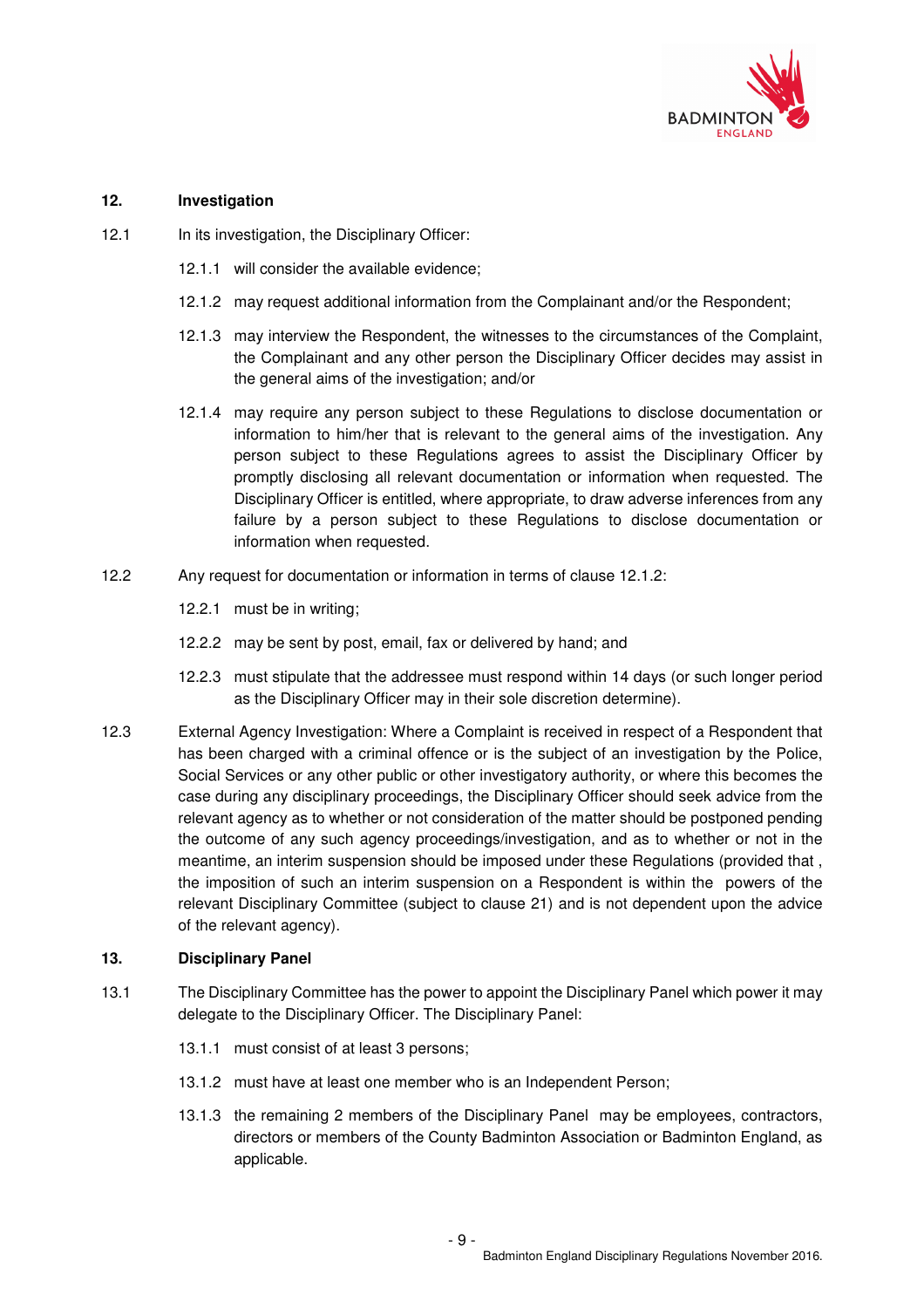

- 13.2 No person may sit on the Disciplinary Panel where he/she has had any prior involvement with the case or matter, or has any material financial or other relevant interest in the outcome of the proceedings.
- 13.3 The Disciplinary Officer will select a suitable chair of the Disciplinary Panel from the Disciplinary Panel members ("**the Chair**").

# **14. Pre-Hearing**

- 14.1 Hearing Notification:
	- 14.1.1 If, following the investigation, the decision of the Disciplinary Officer is a decision under 11.5.9, the Disciplinary Officer will complete and forward a hearing notification to the Complainant and the Respondent. The hearing notification must:
		- (a) state the specific allegation(s) together with a copy of the Complaint;
		- (b) state the date, time and place appointed for the hearing, providing at least 3 weeks' notice to the Respondent;
		- (c) advise the Respondent that it is their duty and responsibility that they should have available at the hearing any evidence they wish to present and/or any witnesses they wish to call in accordance with clause 14.3; and
		- (d) advise the Respondent that they are entitled to be accompanied at the Hearing in accordance with clause 14.4;

# ("**Hearing Notification**").

# 14.2 Postal Plea

- 14.2.1 The Respondent may be asked in the Hearing Notification whether they admit liability to the allegation(s) specified and whether, if they admit the allegations, they wish the matter to be dealt with in their absence. This procedure is known as a "postal plea".
- 14.2.2 If, having been served with a Hearing Notification which indicates a postal plea would be acceptable, the Respondent wishes to admit liability via postal plea, he/she should notify the Disciplinary Officer of his/her postal plea, in writing within 7 days of the date of the Hearing Notification being received (or such longer period as the Disciplinary Officer may determine in their sole discretion).
- 14.2.3 The Disciplinary Officer may determine, in their sole discretion, that a postal plea is not appropriate. For example, where the Disciplinary Officer considers the circumstances of the case and/or the Respondent's record of previous offences make a hearing appropriate. In such instances, the Respondent must appear before the Hearing in accordance with the Hearing Notification.
- 14.2.4 Where a postal plea applies but none is entered, and in all other respects, the matter shall proceed to a Hearing in accordance with the Hearing Notification.
- 14.3 Witnesses and Evidence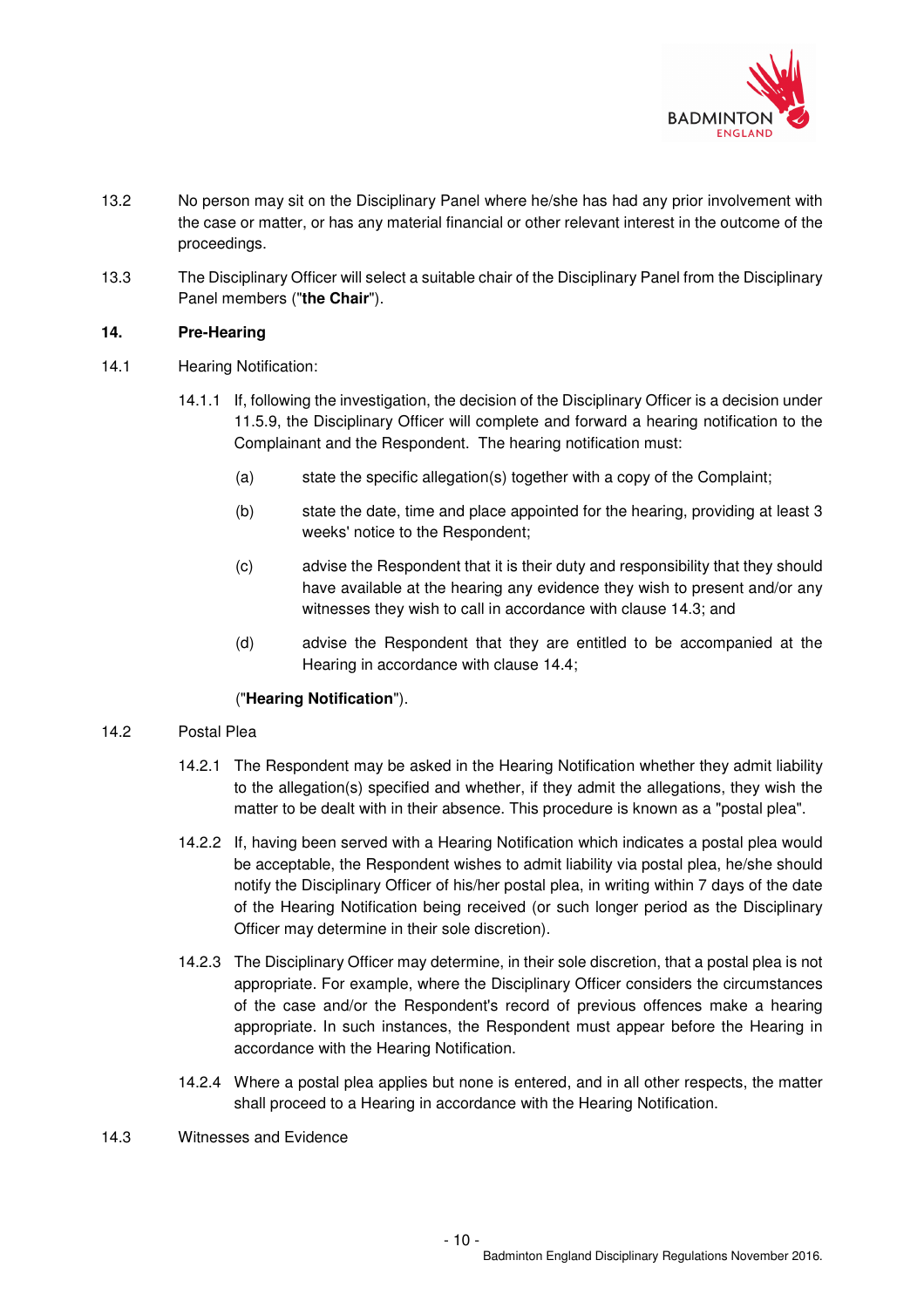

- 14.3.1 The Complainant and Respondent are entitled to call a maximum of two witnesses each (or such higher number as the Chair may determine is reasonable in the circumstances).
- 14.3.2 Subject to clause 14.5, if a party intends to present evidence at the hearing, that party must, at least 10 working days before the date of the hearing, provide to the Disciplinary Officer:
	- (a) any evidence and copies of all documents including witness statements (if any);
	- (b) the names of any witnesses intended to be called.
- 14.3.3 Subject to clause 14.5, at least 5 working days before the date of the hearing, the Disciplinary Officer must provide to the relevant parties (the Complainant, the Respondent, the Disciplinary Committee and the Disciplinary Panel) a copy of all relevant papers in the possession of the Disciplinary Officer at that stage (subject to issues of confidentiality as determined by the Chair of the Disciplinary Panel);

#### 14.4 Representation

- 14.4.1 The Complainant and Respondent is entitled to either:
	- (a) bring one companion provided that such companion must not be anyone who may prejudice the case or have a conflict of interests; and/or
	- (b) be represented by one legal or other representative provided this is of their own choice and entirely at their own expense. Badminton England accepts no liability whatsoever for any legal or other cost or expense incurred as a result of, or related to any matters arising from, these Regulations.
- 14.4.2 If the Complainant and/or Respondent is under the age of 18 (eighteen) then such underage Complainant and/or Respondent's parent(s) or legal guardian(s) may also accompany the underage Complainant and/or Respondent in addition to any person brought in accordance with clause 14.4.1.
- 14.4.3 The Complainant and Respondent is not entitled to any other representative or companion apart from as set out in clauses 14.4.1 and 14.4.2 above unless the Chair (defined at clause 13.3 above) agrees that such additional representative or companion is beneficial to the hearing.
- 14.5 If, before a hearing, it becomes apparent to the Chair that the case will involve specialist evidence, or has elements which are unusual or difficult, the Chair may, with or without a preliminary hearing, issue an order for directions setting out a timetable for the exchange of information and evidence, witness statements and/or skeleton arguments in order that the hearing of the case itself may be properly and fairly conducted. The Chair will determine if an interpreter is required. If appropriate a Chair may make such an order during a hearing prior to granting an adjournment.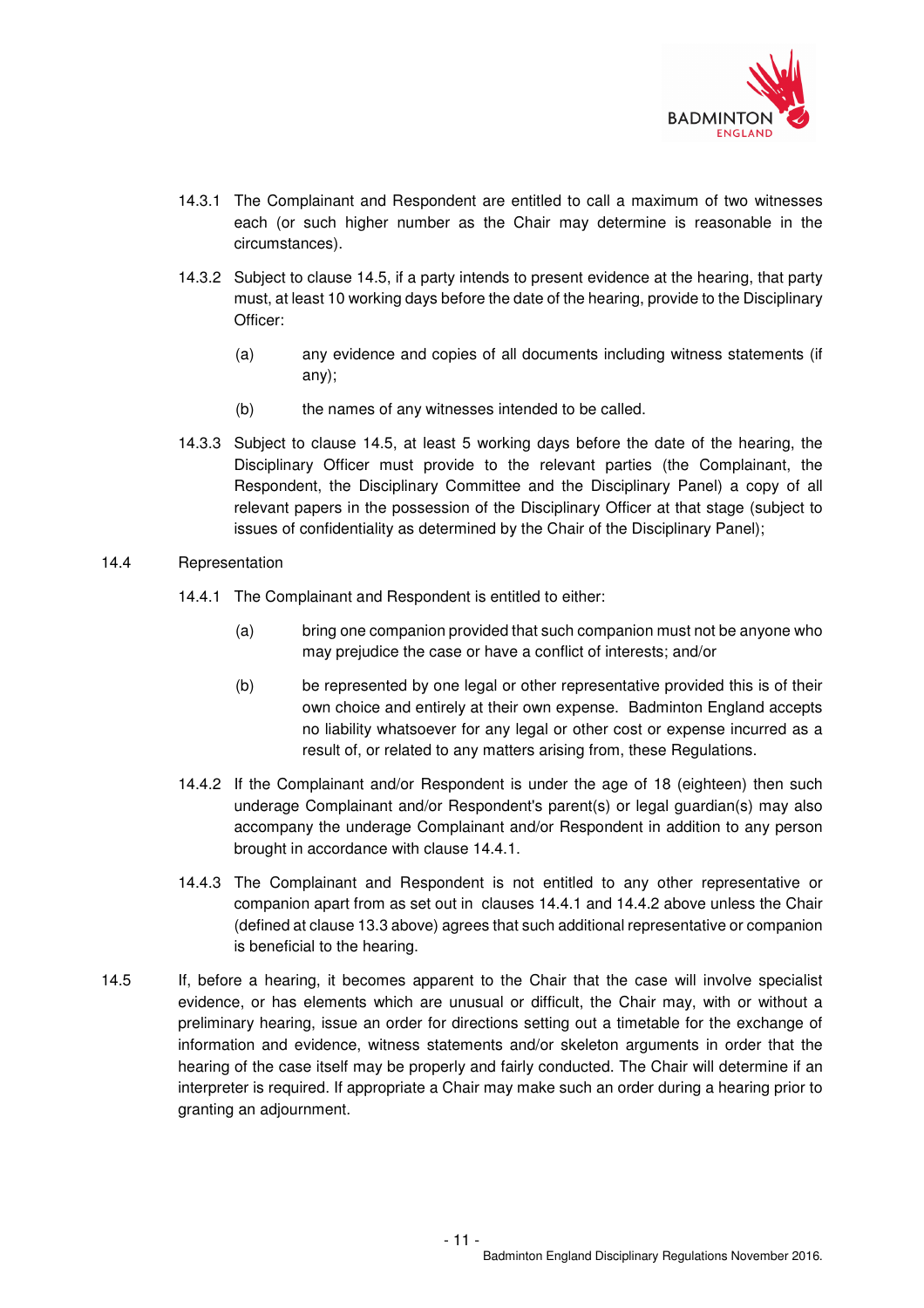

### **15. Procedure during a hearing**

- 15.1 If, at the hearing, the Complainant and/or the Respondent is not present or represented, the Disciplinary Panel may proceed to consider the matter in their absence if it is satisfied that all reasonable steps have been taken to give notice of the hearing to the absent person.
- 15.2 The Chair will explain the procedure before the hearing commences which procedure will be as follows.
	- 15.2.1 the details of the Complaint will be explained;
	- 15.2.2 the Respondent shall be asked whether the allegations being the subject of the hearing (**'the Allegations**") are admitted;
	- 15.2.3 if the Allegations are not admitted the Disciplinary Panel will hear the evidence in the following sequence:
		- (a) the Complainant will be invited to present the case and call any witness or evidence to establish the Complaint; and
		- (b) the Respondent will be entitled to give and to call evidence in rebuttal;
	- 15.2.4 before being called, witnesses should be asked to retire whilst evidence is being given, but may remain in the room when their evidence is concluded if they so wish, provided that if the Complainant or Respondent is under 18, witnesses will not be allowed to remain in the room;
	- 15.2.5 upon the conclusion of their evidence, questions may be put to each witness, through the Chair, at the request of either party or by any member of the Disciplinary Panel;
	- 15.2.6 in all cases the person answering the allegations shall have the right of the last word;
	- 15.2.7 the Chair will then invite all persons other than the members of the Disciplinary Panel to retire whilst the Panel considers its decision. Decisions are made by a majority of the Disciplinary Panel;
	- 15.2.8 the Chair will decide if the Respondent's previous disciplinary record is relevant to this disciplinary hearing and, if so, will bring to the hearing any such evidence which may be available;
	- 15.2.9 if the Allegations are denied and not proved on a Balance of Probabilities then the Complaint will be dismissed;
	- 15.2.10 if the Allegations are admitted or proved on a Balance of Probabilities then the Respondent may call evidence as to character and address the Disciplinary Panel in mitigation of sanction. No other person may address the Panel as of right but the Disciplinary Panel may seek such further information, as it requires from any party; and
	- 15.2.11 the Chair will again invite all persons other than the members of the Disciplinary Panel to retire whilst the Panel considers the sanction to be imposed under the provisions of these Regulations.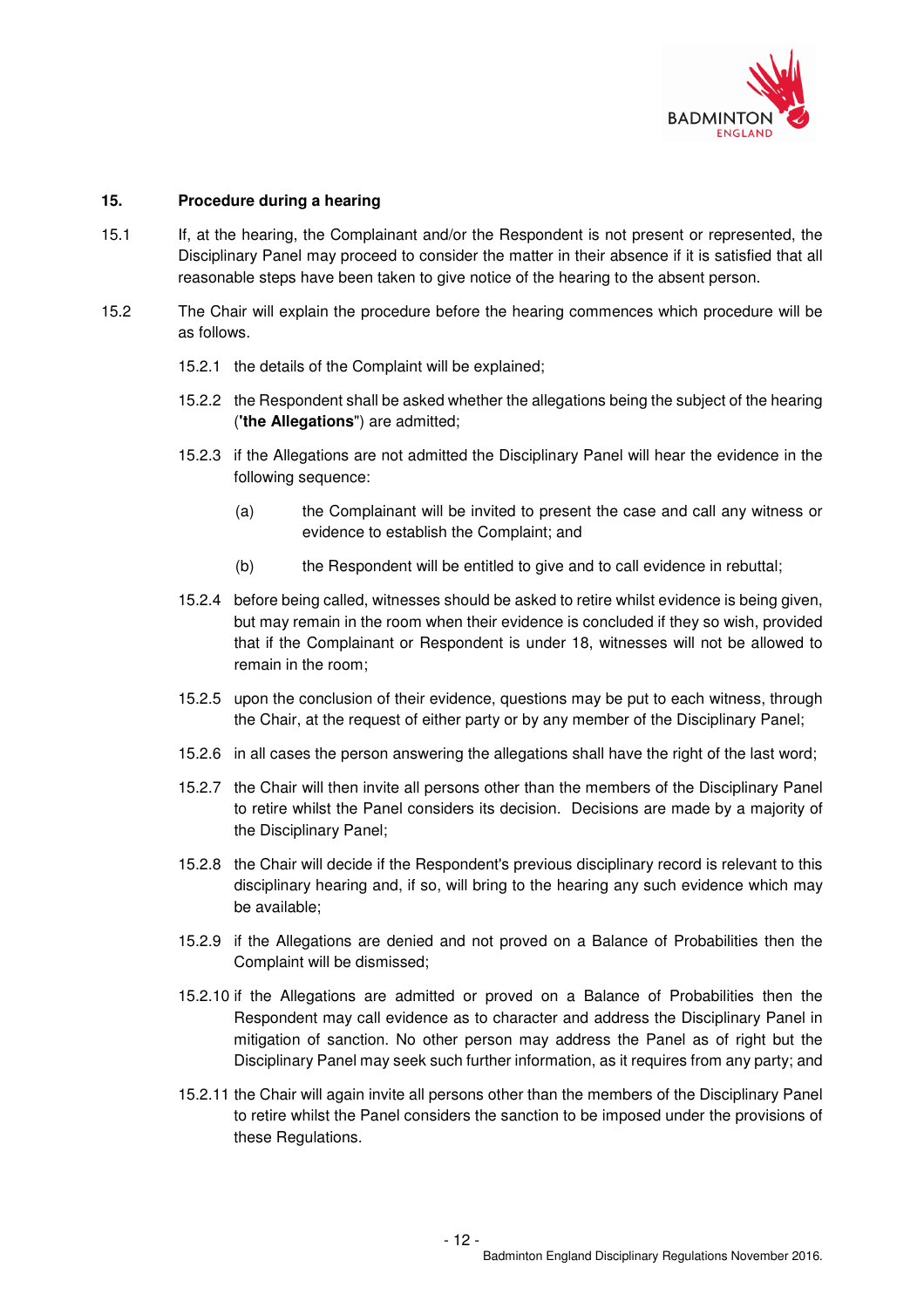

# **16. Evidence and Burden of Proof**

- 16.1 It must always be borne in mind that a Disciplinary Panel is not a court of law and those appearing before it will not as a rule be trained advocates and must therefore, in the interests of achieving a just and fair result, be given every assistance and latitude in presenting their submissions.
- 16.2 The Disciplinary Panel must at all times observe the rules of natural justice.
- 16.3 The standard of proof is the Balance of Probabilities and not, as in a criminal court, beyond all reasonable doubt. The Balance of Probabilities means that, having heard all the evidence and using their knowledge and experience, the Disciplinary Panel believes that it is more likely than not that the Allegations are proved.

# **17. Notification of decision**

- 17.1 The Disciplinary Panel shall communicate its decision in writing to the Respondent either at the time of the hearing or as soon as reasonably practicable thereafter. In all cases the Disciplinary Panel shall produce a summary of written reasons for its decision. This shall be conveyed to the Respondent (and, where deemed appropriate by Badminton England, to the Complainant) as soon as possible, and in all events within 10 working days after the date of notification of the decision.
- 17.2 Badminton England shall otherwise record the matter in accordance with 23 below.

# **18. Appeals**

- 18.1 Right of Appeal
	- 18.1.1 Either the Complainant or the Respondent may, within 10 working days after receipt of the written reasons for the Disciplinary Panel's decision, submit a notice (**"Notice of Appeal"**) against the Disciplinary Panel's decision (including a decision regarding a sanction, whether or not such sanction was pursuant to an admission of liability) on the following grounds:
		- (a) that the Disciplinary Panel misdirected itself in its conduct of the matter;
		- (b) that the Disciplinary Panel's finding was based on error of fact; or
		- (c) that the Disciplinary Panel exercised its discretion wrongly in reaching its decision.
	- 18.1.2 Badminton England has a full right of appeal in the same terms as the individual or organisation.

# 18.2 Notice of Appeal

- 18.2.1 The Person submitting a Notice of Appeal shall be known as the "**Appellant**". The other Person shall be known as the "**Appeal Respondent**".
- 18.2.2 The Notice of Appeal must be submitted to the Badminton England Disciplinary Officer within the relevant time limits.
- 18.2.3 The Notice of Appeal must contain a written statement of the grounds upon which the appeal is brought and the supporting facts and matters including, where applicable,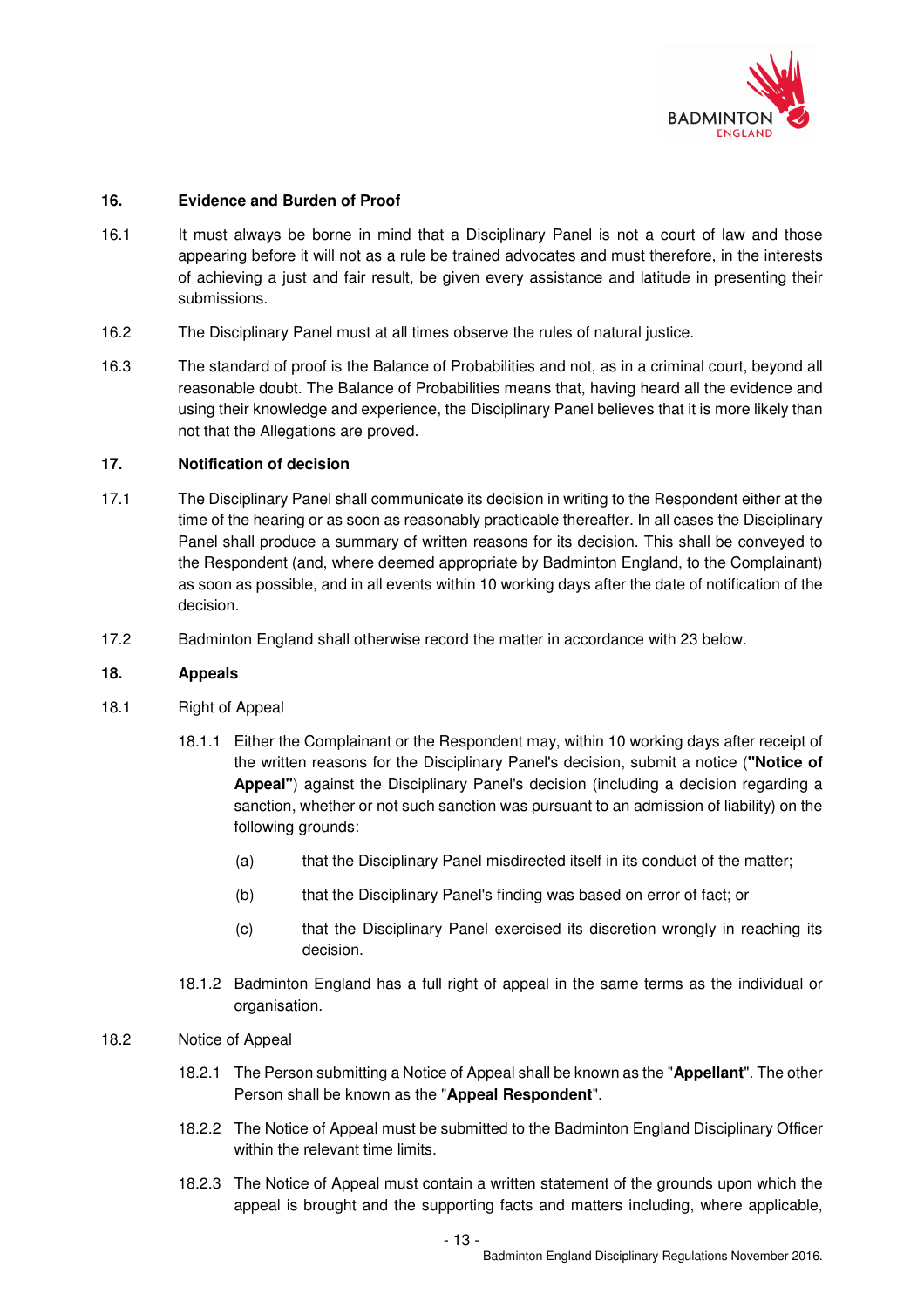

any new evidence upon which the Appellant intends to rely along with an explanation of why such new evidence was previously unavailable.

- 18.2.4 The Badminton England Disciplinary Officer must:
	- (a) within 10 days after receipt of the Notice of Appeal, forward a copy of the Notice of Appeal to the Appeal Respondent; and
	- (b) within 14 days after receipt of the Notice of Appeal, determine, in his or her sole discretion, whether to accept or reject the Notice of Appeal. The Badminton England Disciplinary Officer's decision in this regard is final and binding and must be communicated to both the Appellant and the Appeal Respondent in writing.

# 18.3 Appeal Panel

- 18.3.1 The Badminton England Disciplinary Committee has the power to appoint the Appeal Panel which power it may delegate to the Badminton England Disciplinary Officer.
- 18.3.2 Subject to the timely receipt and acceptance of the Notice of Appeal, the Appeal Panel shall be appointed comprising 3 members as follows:
	- (a) an independent person who will take the role of Appeals Chair; and
	- (b) two employees, contractors or directors of Badminton England.
- 18.3.3 For the purposes of clause 18.3.2(a), "independent" means an independent person as defined at clause 13.1.2, and also excluding any person who is a member of Badminton England or a player, coach, umpire, referee or other official within Badminton.
- 18.3.4 No person may sit on an Appeal Panel where he/she has had any prior involvement with the case or matter, or has any material financial or other relevant interest in the outcome of the proceedings.
- 18.3.5 Decisions shall be made by a majority of the members of the Appeal Panel.
- 18.4 Powers of the Appeal Panel
	- 18.4.1 The Appeal Panel will:
		- (a) consider all of the documents and evidence submitted to the hearing before the Disciplinary Panel;
		- (b) subject to any explanation given pursuant to 18.2.3 being acceptable to the Appeal Panel, receive fresh evidence as it may in its sole discretion deem fit; and/or
		- (c) re-hear any witness called before the Disciplinary Panel as it may in its sole discretion deem fit.
	- 18.4.2 The Appeal Panel may uphold vary or set aside the decision of the Disciplinary Panel and may substitute any other finding or order (on such terms and conditions if any) as it considers appropriate.
- 18.5 Notification of hearing and exchange of information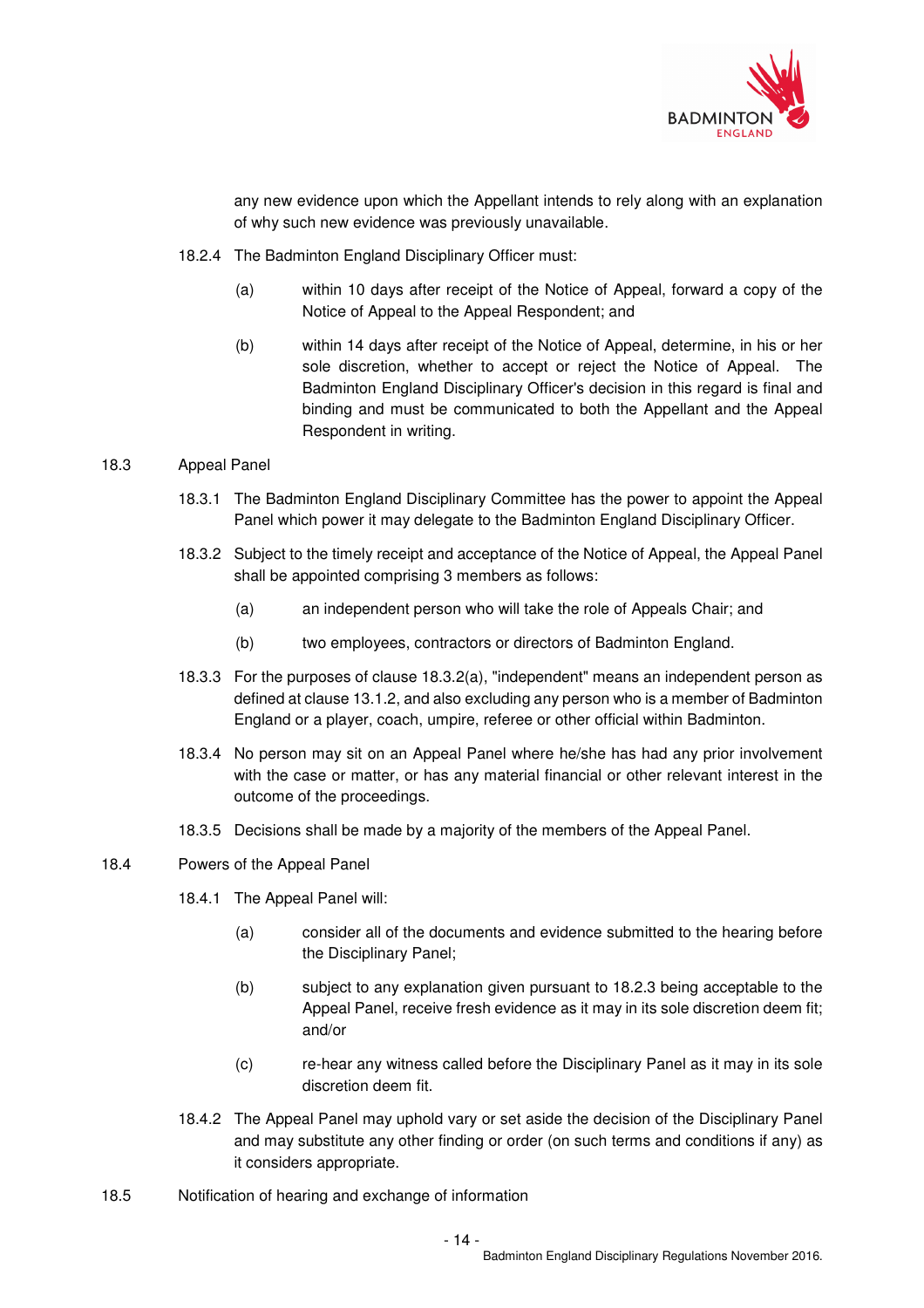

- 18.5.1 The Appellant and Appeal Respondent shall be given at least 20 working days' written notice of the date, time and place of the appeal hearing.
- 18.5.2 At least 15 working days prior to the date of the hearing, both the Appellant and Respondent must, if they intend to rely on fresh evidence, or to seek the agreement of the Appeal Panel to the re-hearing of any witness called before the Disciplinary Panel, submit:
	- (a) any such fresh evidence that they wish to rely upon; and
	- (b) the names and addresses of any witnesses whom they wish to call in person.
- 18.5.3 Notwithstanding compliance with clause 18.5.2, the Appeal Panel is under no obligation to hear fresh evidence or re-hear witnesses.
- 18.5.4 Neither party shall, without the consent of the other or the permission of the Appeal Panel, rely on any fresh evidence or call any witness other than those provided or identified under clause 18.5.2.
- 18.6 Presenting, or responding to the Appeal: Representation
	- 18.6.1 The Appellant and Appeal Respondent is entitled to either:
		- (a) bring one companion provided that such companion must not be anyone who may prejudice the case or have a conflict of interests; and/or
		- (b) be represented by one legal or other representative provided this is of their own choice and entirely at their own expense. Badminton England accepts no liability whatsoever for any legal or other cost or expense incurred as a result of or related to any matters arising from these Regulations.
	- 18.6.2 If the Appellant and/or Appeal Respondent is under the age of 18 (eighteen) then the underage Appellant's and/or Appeal Respondent's parent(s) or legal guardian(s) may also accompany the Appellant and/or Appeal Respondent over and above any person brought in accordance with clause 18.6.1.
	- 18.6.3 The Appellant and/or Appeal Respondent is not entitled to any other representative or companion apart from under the provisions set out at clause 18.6.1 and 18.6.2 above unless the Appeals Chair agrees that such additional representative or companion is beneficial to the hearing.
- 18.7 Adjournment

The Appeal Panel may, on request or on its own volition, adjourn the appeals hearing if it considers it appropriate.

18.8 Absence of the Appellant and/or Appeal Respondent

If, at the appeals hearing, the Appellant and/or Appeal Respondent is not present or represented, the Appeal Panel may proceed to consider the matter in their absence if it is satisfied that all reasonable steps have been taken to give notice of the hearing to the absent party.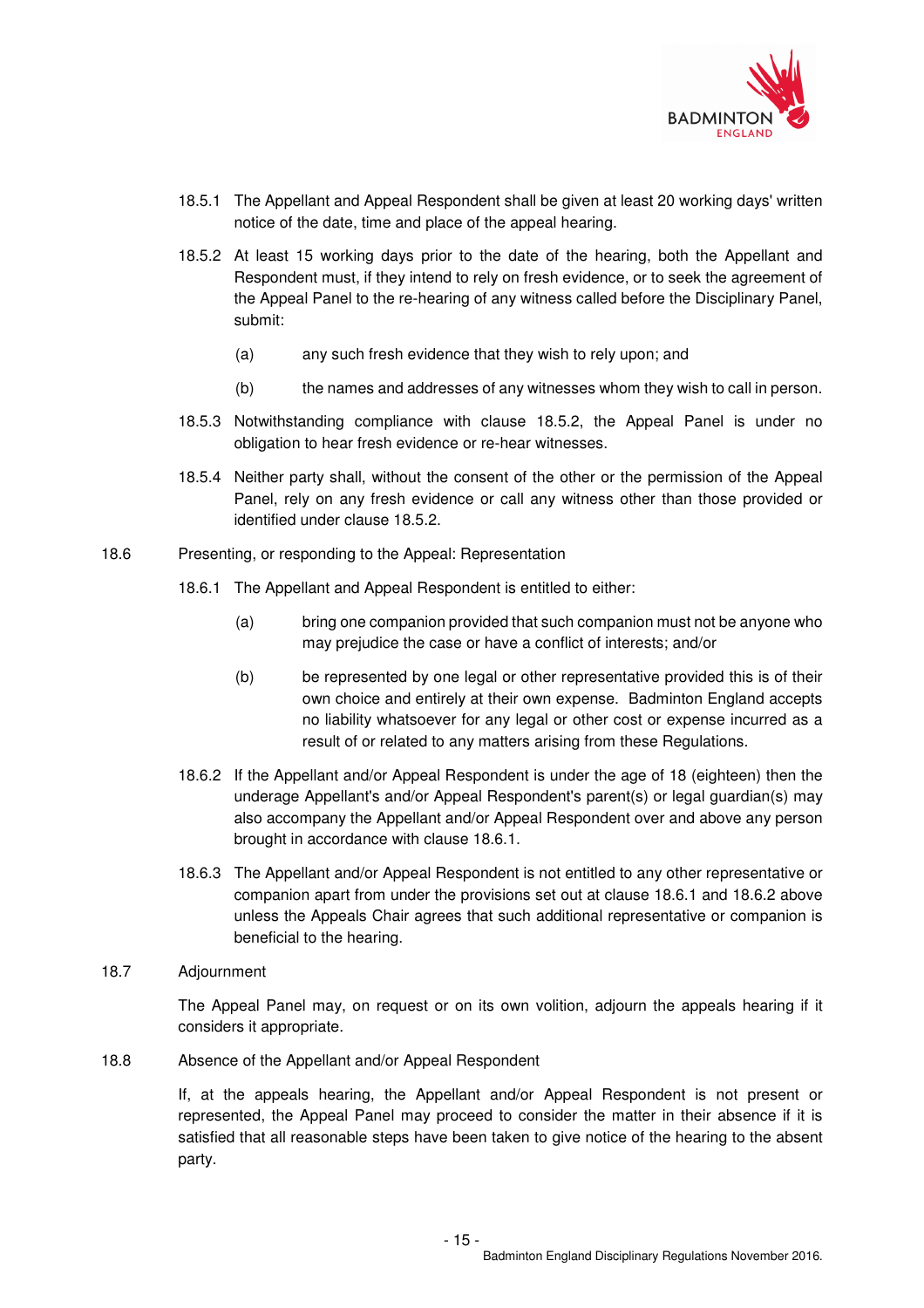

- 18.9 The order of proceedings for the appeals hearing, unless the Chair otherwise directs, shall be as follows:
	- 18.9.1 submissions by the Appellant;
	- 18.9.2 if approved by the Panel, re-hearing of any witnesses called by the Appellant, followed by cross examination (if any);
	- 18.9.3 submissions by the Appeal Respondent;
	- 18.9.4 hearing of any witnesses called by the Appeal Respondent, followed by cross examination (if any);
	- 18.9.5 closing submissions by the Appeal Respondent (if any); and
	- 18.9.6 closing submissions by the Appellant.
- 18.10 Decision of the Appeal Panel
	- 18.10.1 The decision of the Appeal Panel shall be notified to the Appellant and Appeal Respondent as soon as practicable after the conclusion of the hearing, and shall be otherwise published in accordance with clause 23 below.
	- 18.10.2 The decision by the Appeal Panel is final and shall be deemed to be the final decision of Badminton England.

#### **19. Appropriate sanctions**

If the Disciplinary Panel or Appeal Panel finds a Complaint to have been proven or admitted, it may make any one of, or a combination of, the disciplinary orders set out at clause 20 on such terms and conditions as it considers appropriate having regard to:

- 19.1 the nature and seriousness of the Complaint;
- 19.2 the person's character;
- 19.3 the person's past record;
- 19.4 whether the Complaint was admitted and whether the person was remorseful;
- 19.5 appendix 5;
- 19.6 **previous similar cases (in order to ensure consistency); and**
- 19.7 any other relevant circumstances.

# **20. Sanctions**

- 20.1 Sanctions for Individuals:
	- 20.1.1 a written warning;
	- 20.1.2 an order to undertake specified training;
	- 20.1.3 temporary suspension or permanent removal from the register of coaches;
	- 20.1.4 an order requiring an individual to be monitored or supervised in specific matters;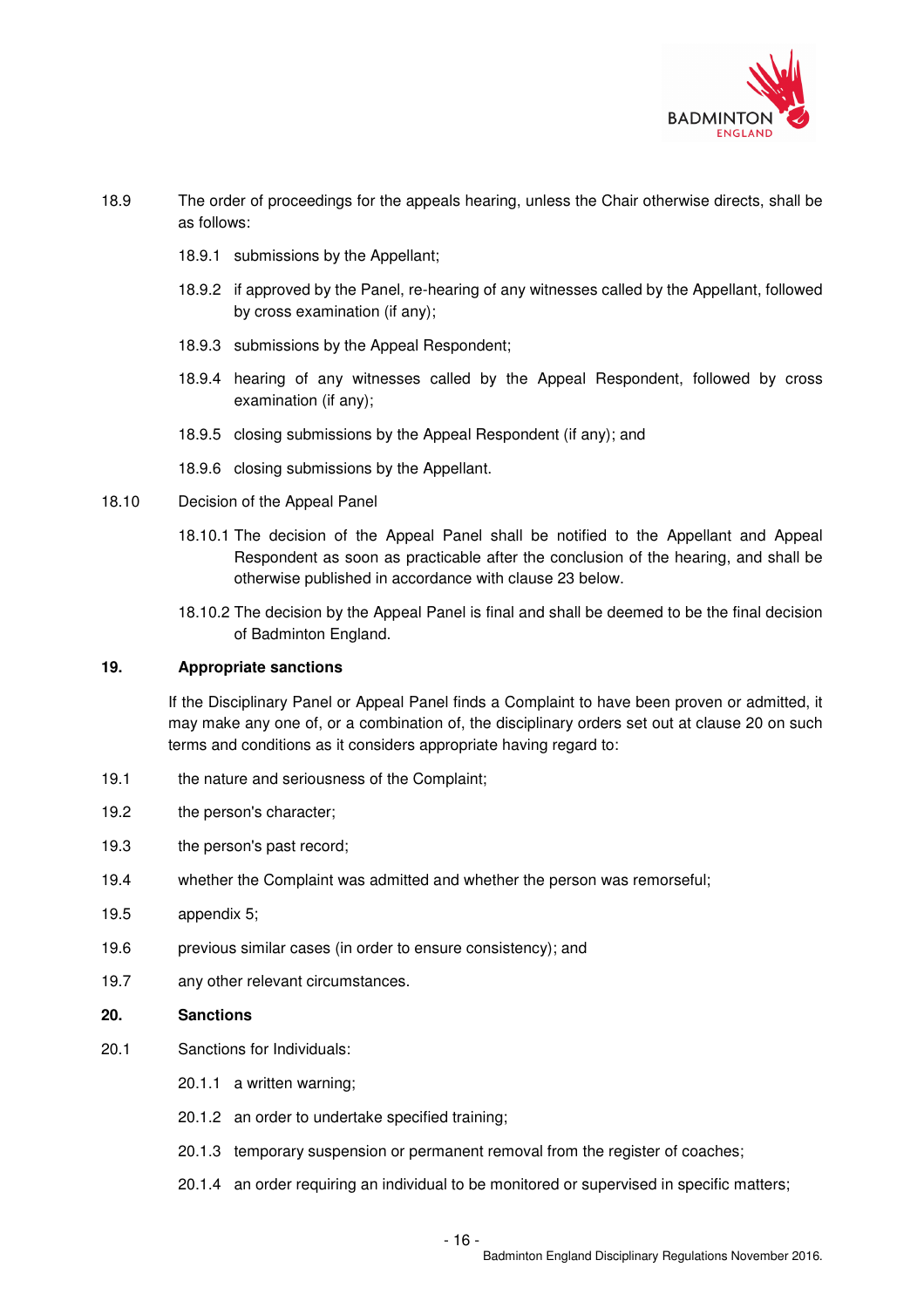

- 20.1.5 temporary suspension or permanent ban of the right to play in any matches and to be entered in tournaments or taking part in the administration of Badminton;
- 20.1.6 temporary suspension or permanent exclusion from involvement in Badminton in any capacity directly or indirectly under the jurisdiction of Badminton England; and/or
- 20.1.7 temporary suspension or termination of Badminton England membership.
- 20.2 Sanctions for Organisations:
	- 20.2.1 a written warning;
	- 20.2.2 temporary suspension or termination of Badminton England membership; and/or
	- 20.2.3 a deduction of league points, relegation or exclusion or disqualification from any competition.
- 20.3 Where the Disciplinary Panel imposes any period of suspension, that period shall run from the date of the decision, notwithstanding that any Notice of Appeal is submitted.
- 20.4 In imposing or reviewing a suspension, the Disciplinary Panel or Appeal Panel shall take into account the length of suspension (whether interim or otherwise) served by the individual in deciding the appropriate period of any further suspension.

# **21. Interim Suspension**

- 21.1 Badminton England has a general right to suspend any Specified Person on an interim basis following the direct or indirect receipt of a Complaint.
- 21.2 It should be noted that an interim suspension is a neutral act taken by Badminton England; it is communicated as such and is not considered to be a sign of liability for the Respondent.
- 21.3 The only body with the authority to suspend is Badminton England via the Badminton England Disciplinary Officer and with ratification from the Disciplinary Committee, or in exceptional circumstances the Board of Directors. In determining whether to suspend a Respondent, the Badminton England Disciplinary Officer must consider, by reference to the factors at clause 21.4 below, that it is appropriate to exclude the Respondent concerned from any involvement in Badminton under the jurisdiction of Badminton England until the conclusion of all proceedings/investigations (both internal and external investigations).
- 21.4 The factors to be taken into consideration are:
	- 21.4.1 the level of seriousness of the matters complained of;
	- 21.4.2 whether there is a risk of reputational damage;
	- 21.4.3 whether there is a risk of harm or damage to persons or property;
	- 21.4.4 whether a suspension is necessary or desirable to facilitate the conduct of any investigation or proceedings by Badminton England or any other authority or body; and
	- 21.4.5 having regard in all cases to the need for any action to be proportionate.
- 21.5 The Badminton England Disciplinary Officer shall as soon as reasonably practicable, notify the Respondent in writing of the interim suspension, and shall otherwise publish the decision and send notice to any concerned party.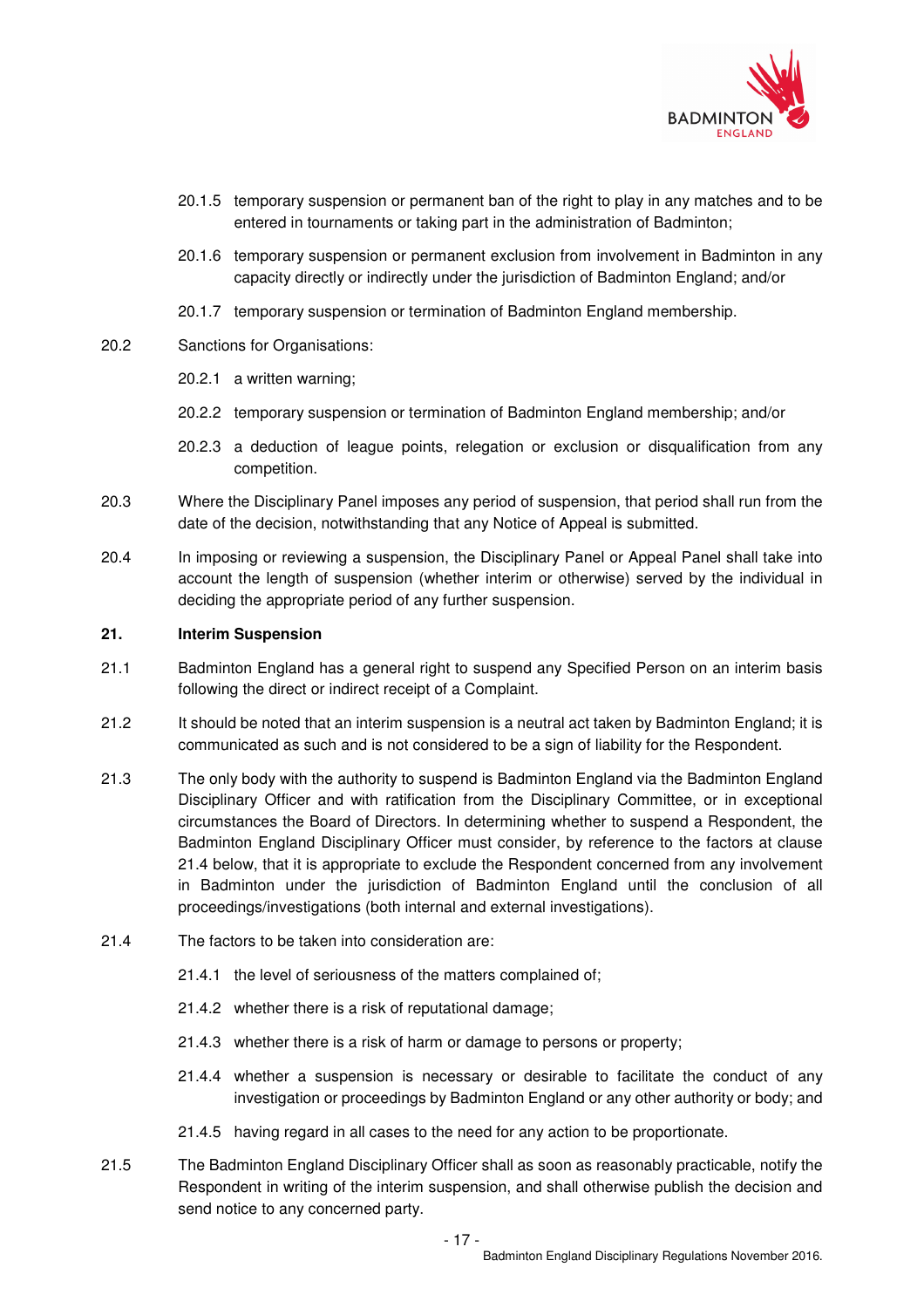

- 21.6 An interim suspension shall be reviewed by the Badminton England Disciplinary Committee thereafter at appropriate regular intervals, of not less than 6 weeks, taking into particular consideration the factors outlined at 21.4 above and whether the circumstances or facts surrounding a case justify the continuation of the interim suspension.
- 21.7 Any breach of an interim suspension shall constitute grounds for further disciplinary action under these Regulations.

# **22. Anonymity**

- 22.1 Subject to the provisions of this clause 22, neither Badminton England nor any County Badminton Association will entertain complaints that do not comply with clause 11 (particularly clause 11.2.2).
- 22.2 Only Badminton England may deal with anonymous complaints in terms of this clause 22. If any County Badminton Association receives a Complaint with a request for anonymity, that request must be referred to Badminton England.
- 22.3 Neither Badminton England nor any County Badminton Association are under any obligation in terms of these Regulations to action completely anonymous Complaints (i.e. where Badminton England or the relevant County Badminton Association is not aware of the identity or source of the Complaint).
- 22.4 If a Complainant does not wish for their identity to be disclosed to the Respondent, the Badminton England Disciplinary Committee must:
	- 22.4.1 appoint a liaison ("**the Liaison**") to meet with the anonymous Complainant in order to take their statement, conduct ongoing communications and investigate the Complaint as required;
	- 22.4.2 determine whether to proceed with the Complaint on an anonymous basis, taking into account the report back from the Liaison and all other relevant factors on a case by case basis including, but not limited to:
		- (a) whether the Complainant has a genuine fear of reprisals if his/her identity is disclosed to the Respondent;
		- (b) if the Complainant has a genuine fear of reprisals, is that fear reasonably justifiable;
		- (c) whether the Complainant may have any other motive to remain anonymous;
		- (d) whether there is any corroborating evidence or statements available;
		- (e) whether the nature of the Complaint is sustainable if the Complainant remains anonymous.
- 22.5 Within 5 working days of such decision, the Badminton England Disciplinary Committee must, through the Liaison, notify the anonymous Complainant of its decision to proceed with the Complaint or not.
- 22.6 If the Badminton England Disciplinary Committee determine that the Complaint may proceed on an anonymous basis, the Badminton England Disciplinary Committee must make such arrangements as it deems fit in order to ensure that the proceedings are robust, fair and just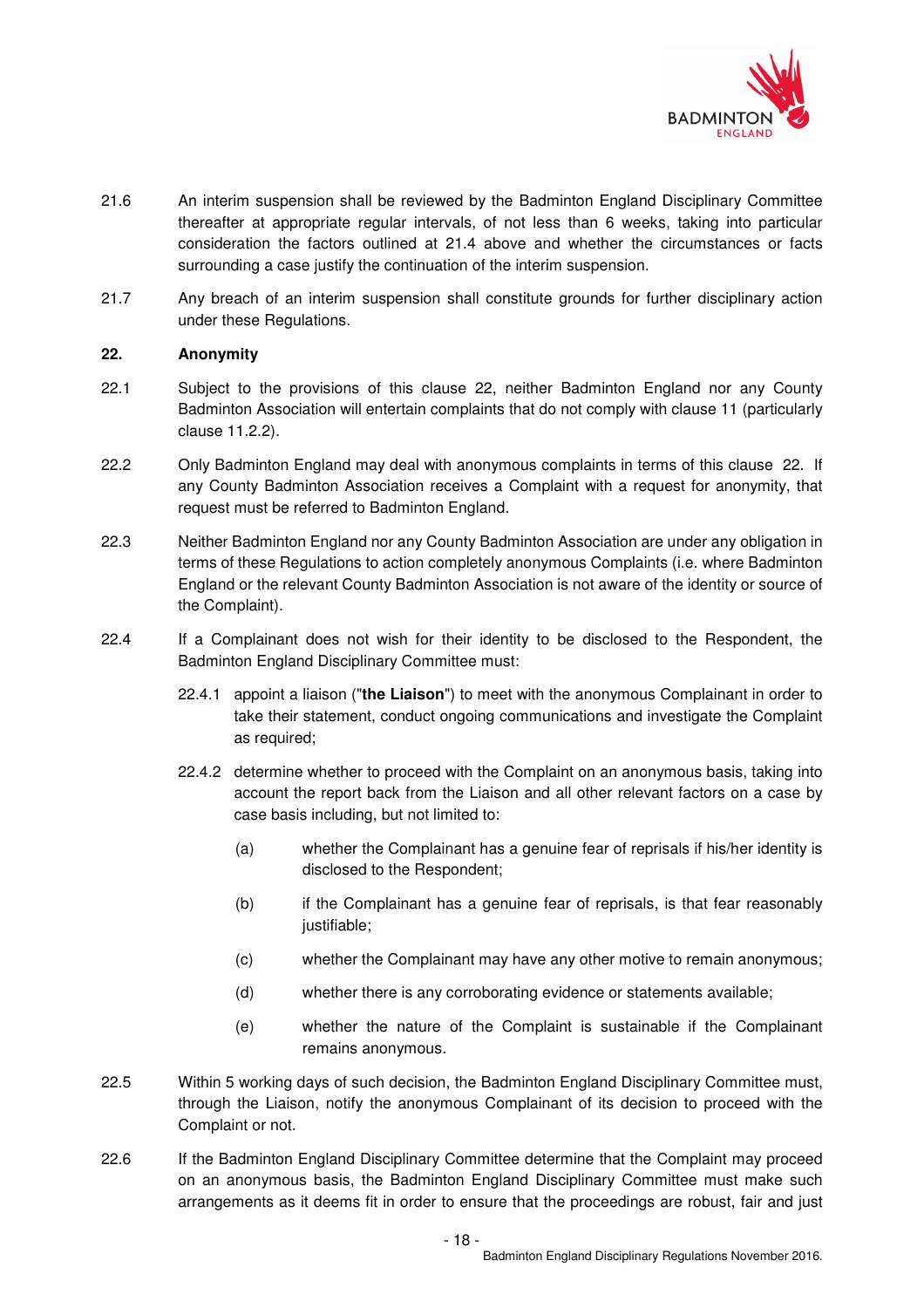

notwithstanding the fact that the Complainant will remain anonymous. Such arrangements may include, but are not limited to:

- 22.6.1 extending any time limits and adjusting the procedures set out in these Regulations as the circumstances may require;
- 22.6.2 at each stage of the disciplinary procedures the Liaison should interview the anonymous Complainant and satisfy herself/himself what weight is to be given to the information;
- 22.6.3 any information provided by or obtained from the anonymous Complainant should be reduced into writing in one or more statements;
- 22.6.4 the written statement of the anonymous Complainant must be made available to the Respondent, the Disciplinary Committee and the Disciplinary Panel provided that, if necessary, certain parts of the statements may be redacted before submission in order to prevent identification; and
- 22.6.5 if during any proceeding any particular and relevant issue is raised which should be put to the anonymous Complainant, then it may be desirable to adjourn for the Liaison to make further inquiries of the anonymous Complainant.

# **23. Reporting of decisions of Disciplinary Panel and Appeal Panel**

- 23.1 Every 6 months, the County Badminton Associations must provide a report of all Complaints received and disciplinary decisions taken to the Badminton England Disciplinary Officer.
- 23.2 Badminton England shall report interim suspensions and disciplinary decisions and orders made under these Regulations, on a 'need to know' basis, in such form and manner, and to such extent, as it deems necessary for the purposes of enforcement of/compliance with such decisions and orders.
- 23.3 For the avoidance of doubt, in addition to providing notice to the Complainant and Respondent or Appellant and Appeal Respondent, as the case may be, Badminton England will, at its discretion, report interim suspensions and disciplinary decisions and orders to relevant senior officials of any club, County Badminton Association or other organisation within the membership of Badminton England through which the individual is known, or reasonably believed to operate.
- 23.4 Badminton England will also inform the Complainant of an interim suspension and/or disciplinary decision and order where it deems appropriate.

# **24. Transfer of proceedings**

Badminton England reserves the right to commence disciplinary proceedings under this procedure and then transfer proceedings to another procedure, for example, by transferring a matter to the Child Protection Disciplinary Procedures. The person about whom the Complaint has been made will be notified in writing about any change to the procedures under which his or her case will proceed.

# **25. Enforcement of Disciplinary Orders**

25.1 Members must take all steps necessary to ensure compliance with any interim suspension and any disciplinary order made under these Regulations.